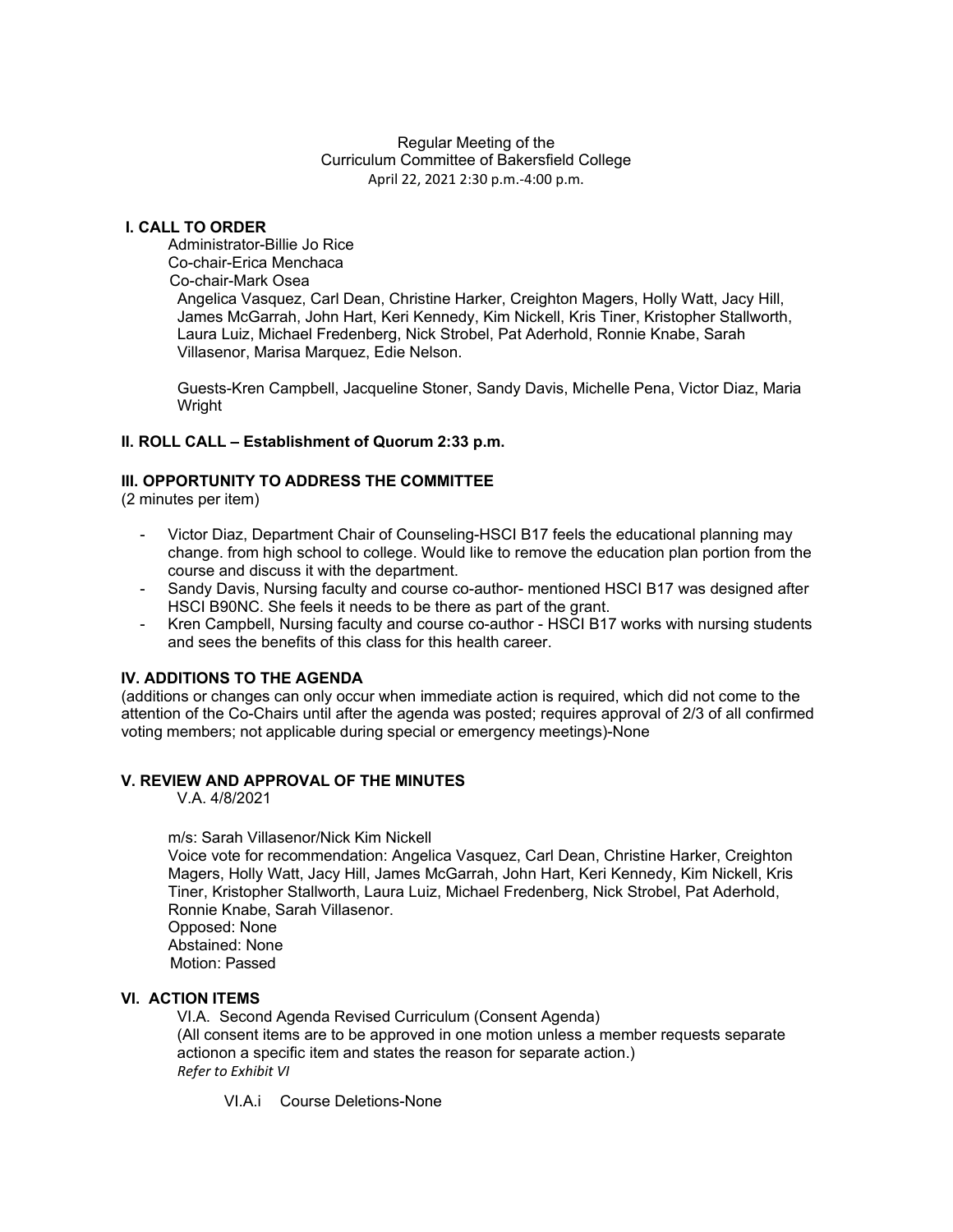VI.A.ii Revised Courses- ARTB16, ARTB17, ARTB40, ARTB41, ARTB42, ARTB44, HISTB25, HLEDB1, MUSCB21A, MUSCB21B, ORNHB1, PHEDB10

VI.A.iii Program Revisions-LVN to Non-Degree Nurse (30 Unit Option), History AA for **Transfer** 

m/s: Keri Kennedy/Ronnie Knabe

Voice vote for recommendation: Angelica Vasquez, Carl Dean, Christine Harker, Creighton Magers, Holly Watt, Jacy Hill, James McGarrah, John Hart, Keri Kennedy, Kim Nickell, Kris Tiner, Kristopher Stallworth, Laura Luiz, Michael Fredenberg, Nick Strobel, Pat Aderhold, Ronnie Knabe, Sarah Villasenor. Opposed: None Abstained: None Motion: Passed

VI.B. Second Agenda New Curriculum (Consent Agenda) *Refer to Exhibit VI*

- VI.B.i New Courses-ANTH B7, HSCI B17, OSRM B4.
- VI.B.ii New Programs Applied Leadership Certificate of Completion, Inclusive and Accessible Digital Content Certificateof Completion

m/s: Nick Strobel/Pat Aderhold Voice vote for recommendation: Angelica Vasquez, Carl Dean, Christine Harker, Creighton Magers, Holly Watt, Jacy Hill, James McGarrah, John Hart, Keri Kennedy, Kim Nickell, Kris Tiner, Kristopher Stallworth, Laura Luiz, Michael Fredenberg, Nick Strobel, Pat Aderhold, Ronnie Knabe, Sarah Villasenor. Opposed: None Abstained: None Motion: Passed

HSCI B17 pulled for discussion (Kennedy)

Course authors were present to answer questions about the course. Discussion occurred between committee members and non-members over the course's request to satisfy the education planning graduation requirement. It was noted that committee approves the content as presented on the COR. Approximate discussion time was 20 minutes.

Motion to approve HSCI B17 m/s: Keri Kennedy/Nick Strobel Voice vote for recommendation: Angelica Vasquez, Christine Harker, Creighton Magers, Holly Watt, Jacy Hill, James McGarrah, John Hart, Keri Kennedy, Kim Nickell, Kris Tiner, Kristopher Stallworth, Laura Luiz, Nick Strobel, Pat Aderhold, Ronnie Knabe, Sarah Villasenor. Opposed: None Abstained: Michael Fredenberg Motion: Passed

VI.C. Second Agenda Distance Education (Consent Agenda) (All consent items are to be approved in one motion unless a member requests separate actionon a specific item and states the reason for separate action.) *Refer to Exhibit VI*

Distance Education –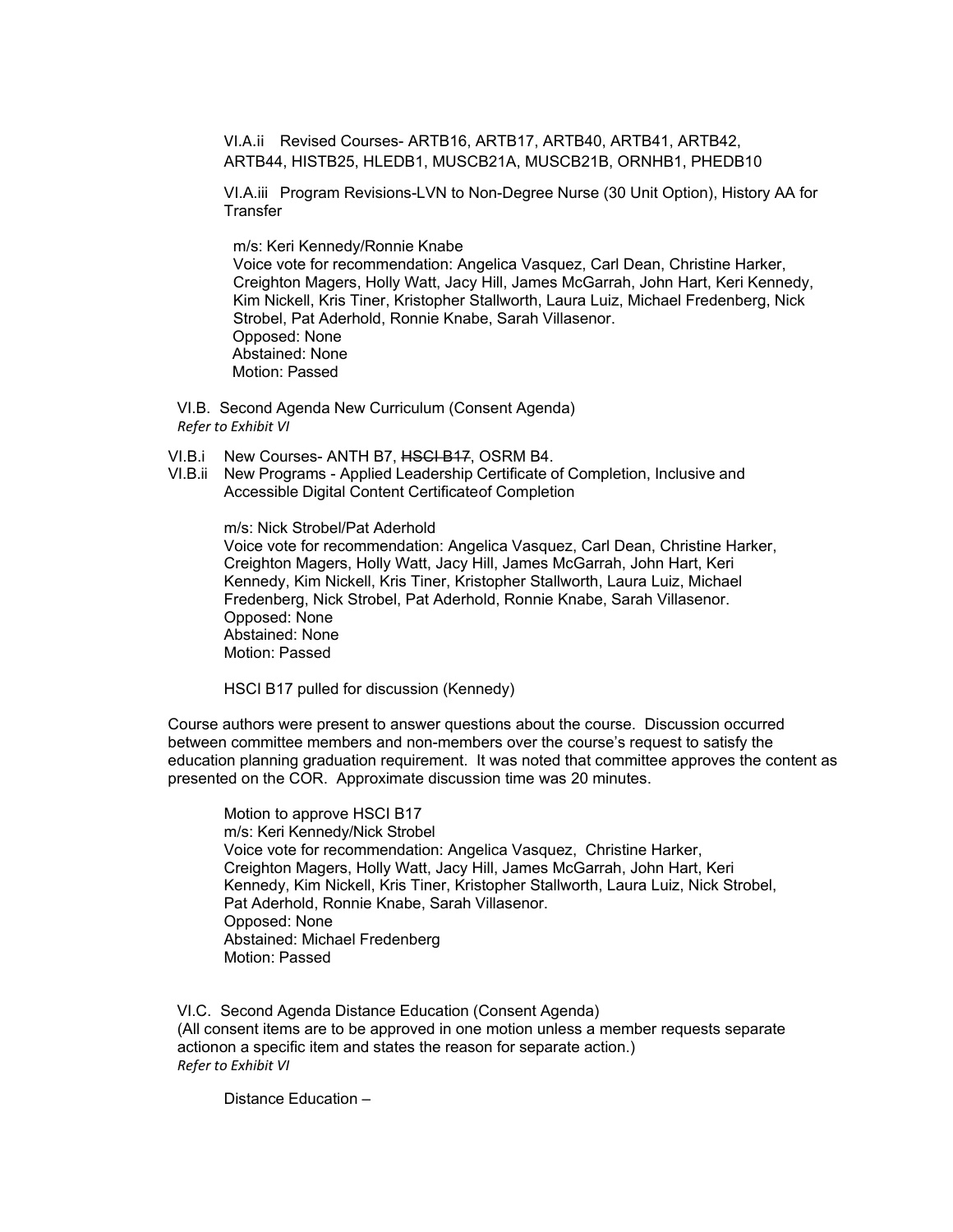VI.C.i Distance Education- ANTHB7, ARCH B10, ARTB16, ART B17, ART B40, ART B41, ART B42, ART B44, AUTO B11, AUTO B20,AUTO B23, AUTO B40, AUTO B48, EMTC B50, HIST B33, HIST B25, HLED B1, HSCI B17, INDT B72, MFGT B1AB, MFGT B2, MUSC B21A, MUSC B21B, ORNH B1, OSRM B4, PHED B7Y, PHEDB10, WELD B1A, WELD B55A, WELD B55C, WELD B65AB, WELD B74A, WELD B74B

m/s: Nick Strobel/Pat Aderhold Voice vote for recommendation: Angelica Vasquez, Christine Harker, Creighton Magers, Holly Watt, Jacy Hill, James McGarrah, John Hart, Keri Kennedy, Kim Nickell, Kris Tiner, Kristopher Stallworth, Laura Luiz, Michael Fredenberg, Nick Strobel, Pat Aderhold, Ronnie Knabe, Sarah Villasenor. Opposed: None

Abstained: None Motion: Passed

VI.D. Second Agenda Correspondence Education (Consent Agenda) *Refer to Exhibit VI*

Correspondence Education – HLED B1

m/s: Keri Kennedy/James McGarrah Voice vote for recommendation: Christine Harker, Creighton Magers, Holly Watt, Jacy Hill, James McGarrah, John Hart, Keri Kennedy, Kim Nickell, Kris Tiner, Kristopher Stallworth, Laura Luiz, Michael Fredenberg, Nick Strobel, Pat Aderhold, Ronnie Knabe, Sarah Villasenor. Opposed: None Abstained: Angelica Vasquez Motion: Passed

VI.E. Second Agenda General Education (Consent Agenda) *Refer to Exhibit VI*

General Education (Consent) ANTHB7, HISTB25, HLEDB1, MUSCB21A, MUSCB21B, OSRM B4, PHEDB10

m/s: Pat Aderhold/Nick Strobel

 Voice vote for recommendation: Christine Harker, Creighton Magers, Holly Watt, Jacy Hill, James McGarrah, John Hart, Keri Kennedy, Kim Nickell, Kris Tiner, Kristopher Stallworth, Laura Luiz, Michael Fredenberg, Nick Strobel, Pat Aderhold, Ronnie Knabe, Sarah Villasenor. Opposed: None Abstained: None Motion: Passed

VII.F. BC GE Workgroup Recommendations (Consent Agenda) The group met 4/5/2021 and the recommended is posted. m/s: Kim Nickell/Keri Kennedy Voice vote for recommendation: Christine Harker, Creighton Magers, Holly Watt, Jacy Hill, James McGarrah, John Hart, Keri Kennedy, Kim Nickell, Kris Tiner, Kristopher Stallworth, Laura Luiz, Michael Fredenberg, Nick Strobel, Pat Aderhold Ronnie Knabe, Sarah Villasenor. Opposed: None Abstained: None Motion: Passed